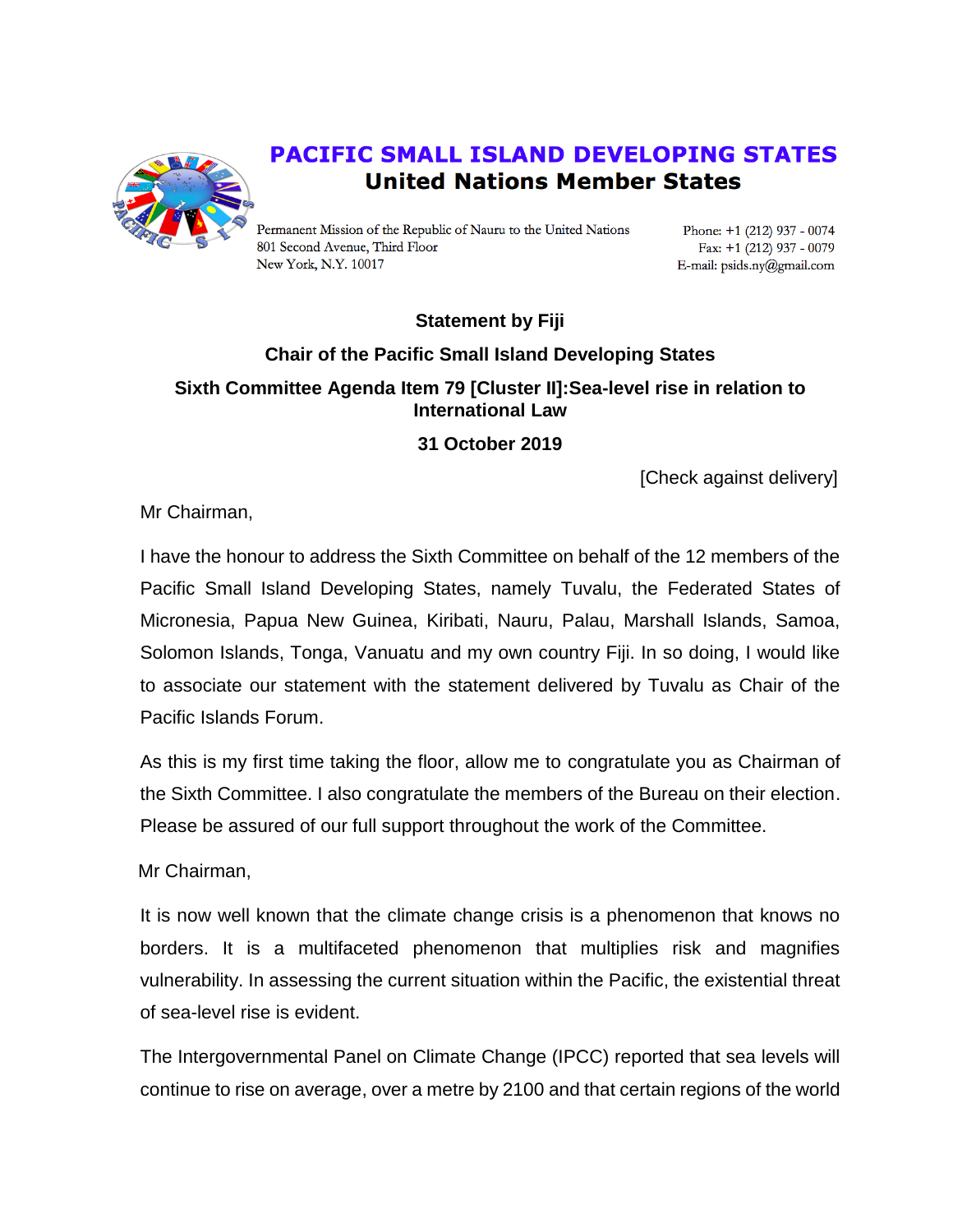are more likely to experience sea-level rise sooner and more extensively than other regions despite our best efforts.

The low-lying small Island States and atolls within the Pacific region, are currently the most vulnerable to sea-level rise and are experiencing, limited access to fresh water, limited food supplies as a result of saltwater inundation and coastal erosion. Sea-level rise affects well-being, livelihoods, infrastructure and economies and will continue to bring destruction, displacement and instability into the future and in this same vein PSIDS continuously calls for the recognition of the climate change and security nexus.

## Mr Chairman,

We acknowledge and commend the International Law Commission on the inclusion of sea-level rise in its active programme of work and support the formation of an openended Study Group that will address sea-level rise in relation to international law, with a focus on law of the sea issues in the first year of its work.

Through the inclusion of the topic of sea-level rise, member states are provided an opportunity to voice priorities and concerns and pose serious legal questions regarding related issues such as the regulation of maritime entitlements, delimitation of maritime zones and the rights of Coastal States to an extended continental shelf. Under the framework of United Nations Convention on the Law of the Sea (UNCLOS), the work of the ILC will assist in strengthening this area.

On that note, our Leaders in the Pacific Islands Forum recently committed to a collective effort, including to develop international law, to ensure that once a Forum member's maritime zones are delineated in accordance with the 1982 UNCLOS, these maritime zones could not be challenged or reduced as a result of sea level rise and climate change.

We therefore call on other member States to recognize the need of retaining maritime zones and the entitlements that flow from such maritime zones once delineated in accordance with UNCLOS.